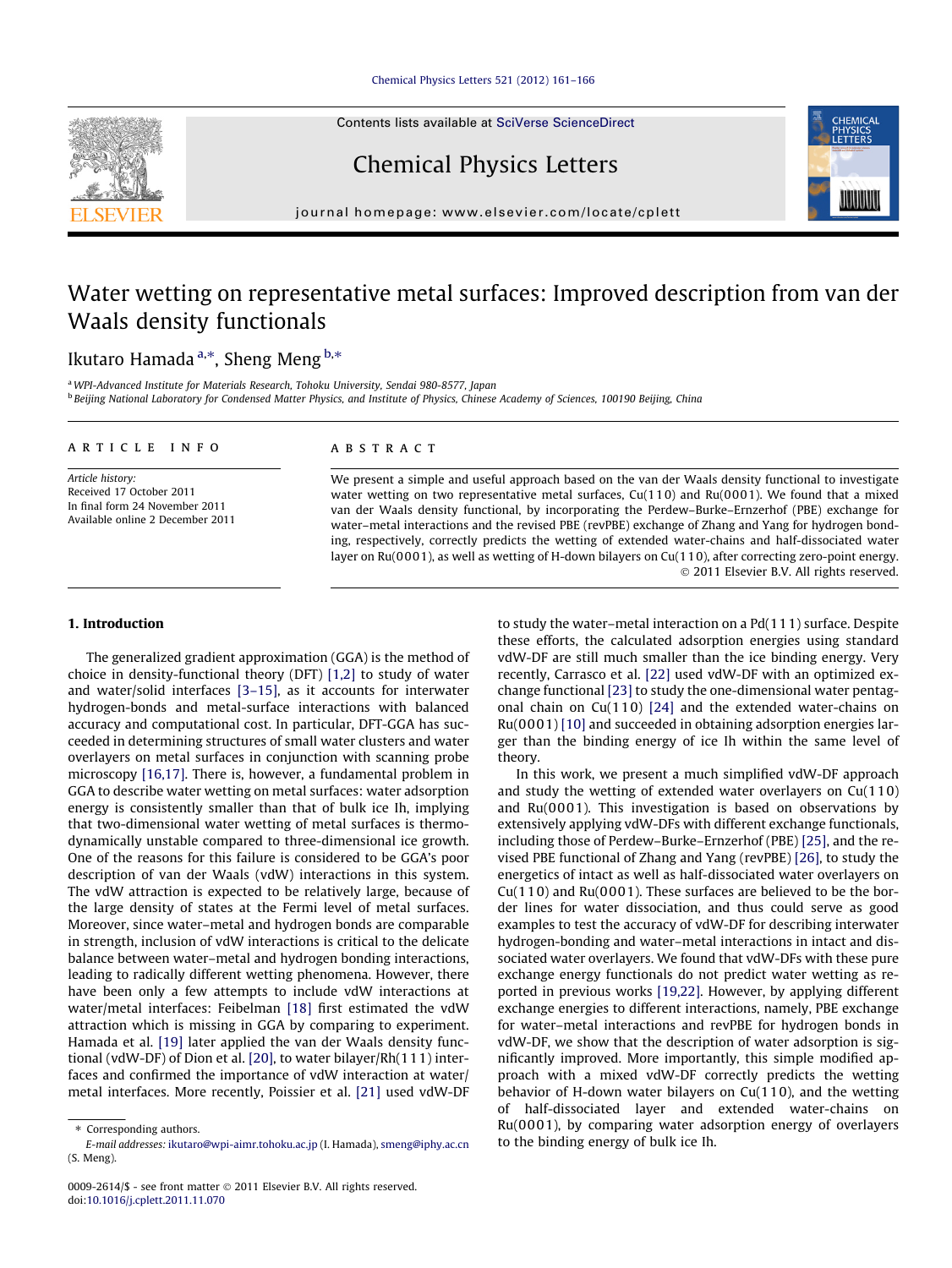## <span id="page-1-0"></span>2. Methods

All the calculatisons were conducted using the STATE [\[27\]](#page-5-0) code. Electron–ion interactions were described by the ultrasoft pseudopotentials [\[28\],](#page-5-0) and wave functions and augmentation charge density were expanded in terms of a plane wave basis set with cutoff energies of 36 Ry and 400 Ry, respectively. For GGA calculations, we used the PBE [\[25\]](#page-5-0) exchange-correlation energy functional as well as revPBE [\[26\]](#page-5-0). The Cu(11 0) surface was modeled by using a six-layer slab in a  $p(2\times2)$  periodicity with a vacuum region equivalent to 12-layer spacing (15.337 Å). The slab was constructed using the experimental lattice constant (3.615 Å). For structed using the experimental lattice constant (5.015 A). For<br>Ru(0001), a five-layer  $(\sqrt{3} \times \sqrt{3})$  slab was employed to model the surface, and the experimental lattice constant of 2.70 Å (c/  $a = 1.584$ ) was used. We verified that the effect of the lattice constant used on the adsorption energy is small. Water overlayers were put on one side of the slab, and spurious dipole as well as multipole interactions with the image slabs [\[29\]](#page-5-0) are eliminated by making use of the Green's function technique of Otani and Sugino: [\[30\].](#page-5-0) In the Green's function technique, a slab is sandwiched by the effective screening medium (ESM) of permittivity. The Green's function is greatly simplified when the slab has a planar boundary condition, and the electrostatic potential is thereby obtained analytically. When ESM of permittivity one is used, the Green's function is solved with an open boundary condition, enabling one to treat an isolated slab. Brillouin zone integration was performed with a 6  $\times$  6 Monkhorst–Pack [\[31\]](#page-5-0) special  $k$ -point set for Cu(110) and a 8  $\times$  8  $\Gamma$ -centered *k*-point set for Ru(0001). First-order Hermite–Gaussian smearing of the width of 0.03 eV was employed to treat the Fermi surface [\[32\].](#page-5-0) When we use a denser (12  $\times$  12) k-point set for Cu(110), adsorption energy changes at most 17 meV and difference in adsorption energies of different configurations are within 6 meV. Zero-point energy (ZPE) was calculated using harmonic vibrational frequencies of water molecules.

Within vdW-DF, the exchange-correlation energy is given by

$$
E_{\rm xc}[n] = E_{\rm x}^{\rm GGA}[n] + E_{\rm c}^{\rm LDA}[n] + E_{\rm c}^{\rm nl}[n],\tag{1}
$$

where  $n$  is the charge density self-consistently determined within GGA,  $E_{\rm x}^{\rm GGA}$  is the exchange energy within GGA, and  $E_{\rm c}^{\rm LDA}$  is the correlation energy within the local density approximation, which describes the short-range part of the correlation energy. In the original vdW-DF, the revPBE exchange is employed. In this work, the PBE exchange is also used, as the revPBE exchange is too repul-

#### Table 1

Adsorption energy of water bilayer on Cu(110) using PBE and revPBE exchangecorrelation functionals. The unit of energy is  $eV/H_2O$ .

|               | H-up  | H-down | Half-dissociated |
|---------------|-------|--------|------------------|
| PBE           | 0.475 | 0.528  | 0.448            |
| <b>revPBE</b> | 0.273 | 0.293  | 0147             |

sive and it overestimates the intermolecular distance. In what follows, we use a notation vdW-DF<sup>X</sup> with X being the flavor of exchange energy functional, to specify the exchange used in vdW-DF explicitly. The nonlocal correlation energy is defined by

$$
E_c^{\text{nl}}[n] = \frac{1}{2} \iint d\mathbf{r} d\mathbf{r}' n(\mathbf{r}) \phi(\mathbf{r}, \mathbf{r}') n(\mathbf{r}'), \tag{2}
$$

where  $\phi(\mathbf{r}, \mathbf{r}')$  the nonlocal correlation kernel [\[20\]](#page-5-0). To calculate  $E_c^{\text{n}}$ for periodic systems within the real-space approach, the integral over **r** in Eq. (2) is done in a unit cell, while for **r**', the integral should be cutoff at a finite distance. A cutoff radius of 14.29 Å was used to ensure the convergence of adsorption energy within 1 meV with respect to the interaction cutoff. All the vdW-DF calculations were conducted as a post-GGA perturbation, i.e., in a non-self-consistent way. The effect of self-consistency was shown to be small [\[33,35\].](#page-5-0) Geometries optimized using revPBE (PBE) were adopted in the vdW-DF<sup>revPBE</sup> (vdW-DF<sup>PBE</sup>) calculations. We verified that the relaxation effect is small when vdW forces are taken into account (see Ref. [\[35\]](#page-5-0), and below).

Adsorption energy of water is calculated as a sum of different contributions as

$$
E_{ads} = \frac{1}{n_{H_2O}} \left( E_{int}^{H_2O-M} + E_{int}^{H_2O-H_2O} + E_{rlx}^{H_2O} + E_{rlx}^{M} \right),
$$
 (3)

where  $n_{\text{H}_2\text{O}}$  is the number of water molecules in a unit cell,  $E_{\text{int}}^{\text{H}_2\text{O}-M}$  is interaction energy between water layer and M substrate,  $E_{int}^{\rm H_2O-H_2O}$  is interaction energy between water molecules in the layer, and  $E_{\text{rlx}}^{\text{H}_2\text{O}}$ and  $E_{\text{rlx}}^{M}$  are energies paid to deform water molecules and substrate upon adsorption (relaxation energy), respectively [\[33\].](#page-5-0)  $E_{int}^{H_2O-M}$  corresponds to exfoliation energy of water bilayer, which is calculated by subtracting total energy of the combined system from the sum of total energies of isolated water layer and substrate.  $E_{int}^{H_2O-H_2O}$  is energy necessary to isolate water molecules (or energy gain by forming water bilayer with a hydrogen-bonding network), which is calculated as the difference between the sum of total energies of



Figure 1. (a) H-up, (b) H-down, and (c) half-dissociated water bilayers on Cu(110) (upper, side view; lower, top view). Small, medium, and large balls represent H, O, and Cu atoms, respectively.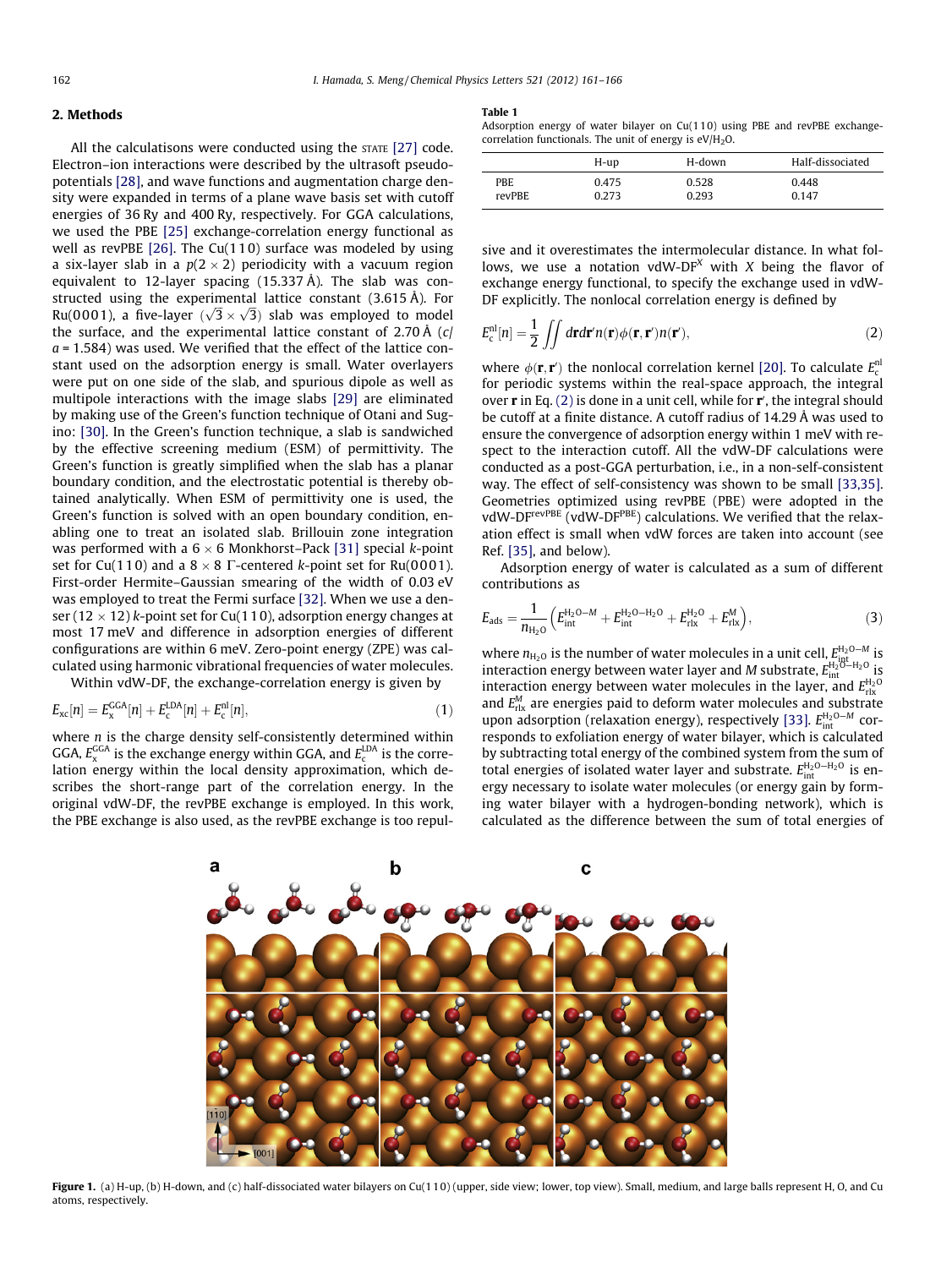<span id="page-2-0"></span>isolated water molecules and the energy of the water bilayer. Isolated molecules are calculated in a unit cell elongated by three and two times (four times) in the directions of first and the second lattice vectors for  $Cu(110)$  [Ru(0001)]. In the calculations of interaction energies, atomic positions as well as their relative positions to the real-space grid were fixed to their adsorption geometries, to minimize the grid-related error. Relaxation energies are unavailable in the present vdW-DF calculations, as they are implemented in a non-self-consistent way. We used revPBE (PBE) values for  $E^{H_2O}_{rlx}$  and  $E^{M}_{rlx}$  in vdW-DF $^{revPBE}$  (vdW-DF $^{PBE}$ ) adsorption energies as in previous studies [\[19,34\]](#page-5-0). It should be noted that in the case of the half-dissociate water bilayer,  $E_{int}^{H_2O-M}$  is interaction energy between (OH + H + H<sub>2</sub>O) layer and substrate, and  $E_{\text{int}}^{\text{H}_{2}\text{O}-\text{H}_{2}\text{O}}$  is interaction energy between OH + H complex and H<sub>2</sub>O. Furthermore  $E_{\text{rlx}}^{\text{H}_2\text{O}}$ for a dissociated water molecule is energy paid to dissociate it into OH and H fragments. In order to corroborate such decomposition, we calculated the adsorption energy of  $(OH + H + H<sub>2</sub>O)$  layer on Cu(11 0) within PBE in a conventional approach, i.e., energy difference between the sum of total energies of isolated water molecules and bare metal substrate, and the total energy of combined system, obtaining identical results.

## 3. Results and discussion

We first performed GGA calculations for H-up ([Figure 1a](#page-1-0)), Hdown [\(Figure 1b](#page-1-0)), and half-dissociated [\(Figure 1c](#page-1-0)) water bilayers on Cu(110). Calculated  $E_{ads}$ 's are summarized in [Table 1.](#page-1-0) Both PBE and revPBE functionals predict that intact H-down water bilayer is stable against dissociated bilayer, and adsorption energies are consistently smaller than the ice binding energy  $(0.665 \text{ eV/H}_{2}O)$ with PBE and  $0.476$  eV/H<sub>2</sub>O with revPBE) calculated with the same pseudopotentials and similar plane-wave basis set [\[35\]](#page-5-0). We also found that RPBE of Hammer et al. [\[36\]](#page-5-0) yields similar results with those obtained using revPBE. It should be noted that although adsorption of water bilayers is exothermic with revPBE,  $E_{\rm int}^{\rm H_2O-M}$  is quite small or even negative (0.034 and  $-0.021 \text{ eV/H}_{2}$ O for Hdown and H-up water bilayers, respectively) as seen in water bilayer/Rh(111) systems, [\[35\]](#page-5-0) suggesting revPBE gives too small interaction energy between water and metal substrate. Apparently, the energetic ordering obtained in the present work seems to be at variance with that in Refs. [\[11,12\]](#page-5-0), where the half-dissociated water layer is found to be the most stable. Although different pseudopotentials and computational packages are used, we believe that this discrepancy is most likely attributed to insufficient kpoint sampling in the previous study. Nevertheless, both the previous and present studies show that intact and half-dissociated water layers are very close in energy (differences  $\leq 0.08 \text{ eV/H}_2\text{O}$ ) on Cu(110), confirming that Cu(11 0) is a border line case for water dissociation.

We now move to vdW-DF results. Before discussing the water bilayer results, we address the interaction energy of a water monomer with Cu(11 0). We extracted a water monomer adsorbed on Cu(11 0) from the bilayer structures obtained with PBE, and calculated interaction energy as a function of surface-oxygen distance with PBE, revPBE, vdW-DF<sup>revPBE</sup>, and vdW-DF<sup>PBE</sup>, as shown in Figure 2. We considered water monomer lying parallel to the surface (Figure 2a) and that with its one OH bond directing toward vacuum (H-up, Figure 2b) and that with one OH toward the surface (Hdown, Figure 2c). Overall, vdW-DF<sup>revPBE</sup> underestimates watersubstrate interactions compared with PBE, although the former accounts the vdW attraction, suggesting that further improvement of vdW-DFrevPBE is required to describe water–substrate interactions correctly. On the other hand, by using the PBE exchange (vdW-DF<sup>PBE</sup>), interaction energies are 'improved,' i.e., they become larger than the PBE values. We note that by comparison to higher-level quantum chemistry methods such as CCSD (T), it was found that the PBE functional underestimates adsorption energy of water on a NaCl(001) surface by a large amount  $(\sim 0.16 \text{ eV})$  [\[23\]](#page-5-0). We also note that it was reported that revPBE as well as PBE predicts adsorption energy of water monomer on a Cu(111) surface, much smaller than the experimental values [\[37\].](#page-5-0) Here it should be noted that although the interaction energies become larger by a correct account of vdW attraction, equilibrium water–substrate distances calculated with GGA and vdW-DF are almost identical: The equilibrium distance with vdW-DFrevPBE (vdW-DFPBE) is almost identical to that with revPBE (PBE), justifying the use of revPBE- (PBE-) optimized geometries in vdW-DF<sup>revPBE</sup> (vdW-DF<sup>PBE</sup>) calculations.



Figure 2. Interaction energies for (a) flat, (b) H-down, and (c) H-up  $H_2O$  molecules on Cu(11 0). The geometries for flat and H-down configurations are extracted from the H-down  $H_2O$  bilayer, and that for H-up one, from the H-up  $H_2O$  bilayer.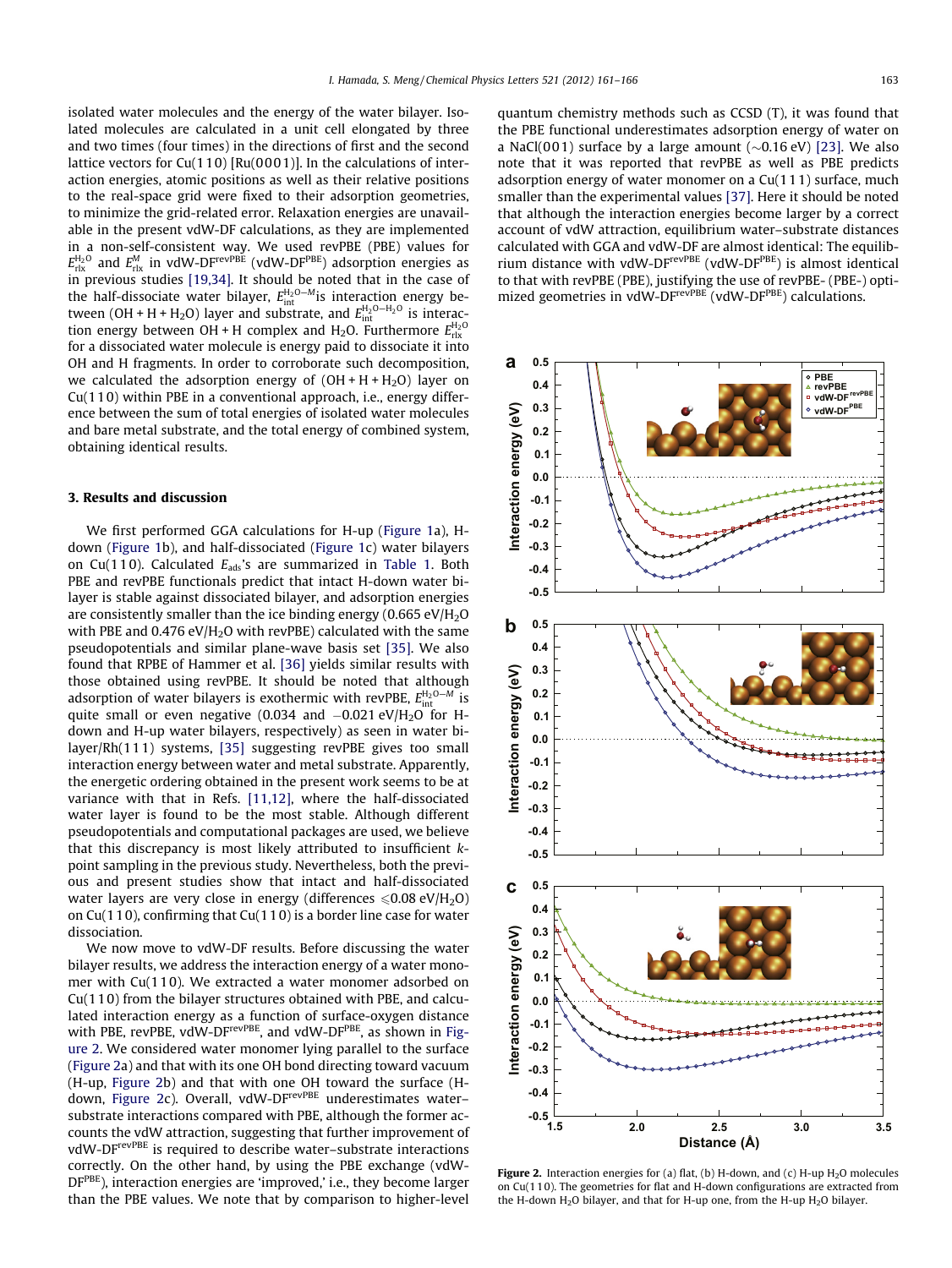#### <span id="page-3-0"></span>Table 2

Adsorption energy of water bilayer on Cu(110) and its components calculated with PBE and vdW-DFs. Nonlocal correlation contribution to the interaction energy is given in<br>parentheses. E<sub>rix</sub> is a sum of E<sub>nk</sub> and E<sub>rix</sub> . I

|                               |                  | PBE      | vdW-DF <sup>revPBE</sup> | vdW-DF <sup>revPBEa</sup> | vdW-DF <sup>PBE</sup> |
|-------------------------------|------------------|----------|--------------------------|---------------------------|-----------------------|
| $E_{\rm int}^{\rm H_2O-Cu}$   | $H$ -up          | 0.059    | 0.109(0.234)             | 0.102(0.264)              | 0.193(0.264)          |
|                               | H-down           | 0.141    | 0.153(0.280)             | 0.146(0.303)              | 0.256(0.303)          |
|                               | Half-dissociated | 3.294    | 3.087 (0.471)            | 3.056(0.483)              | 3.261 (0.483)         |
| $E^{\rm H_2O-H_2O}_{\rm int}$ | $H$ -up          | 0.465    | 0.394(0.161)             | 0.398(0.166)              | 0.523(0.166)          |
|                               | H-down           | 0.466    | 0.376(0.179)             | 0.383(0.182)              | 0.520(0.182)          |
|                               | Half-dissociated | 0.653    | 0.557(0.207)             | 0.573(0.213)              | 0.732(0.213)          |
| $E_{\text{rlx}}$              | $H$ -up          | $-0.049$ | $-0.040$                 | $-0.049$                  | $-0.049$              |
|                               | H-down           | $-0.078$ | $-0.061$                 | $-0.078$                  | $-0.078$              |
|                               | Half-dissociated | $-3.499$ | $-3.443$                 | $-3.499$                  | $-3.499$              |
| $E_{\rm ads}$                 | H-up             | 0.475    | 0.463                    | 0.458                     | 0.667                 |
|                               | H-down           | 0.528    | 0.468                    | 0.451                     | 0.698                 |
|                               | Half-dissociated | 0.448    | 0.201                    | 0.131                     | 0.495                 |

<sup>a</sup> PBE-optimized geometry.

## Table 3

Adsorption energy of water layer on Ru(0001) and Cu(110), using the mixed PBE/revPBE exchange energy functional in vdW-DF. Binding energy of ice Ih is presented for comparison. The ZPE corrected value is given in parenthesis. The unit of energy is  $eV/H_2O$ .

|                               | H-up                         | H-down                       | Half-dissociated                             | Extended chains |
|-------------------------------|------------------------------|------------------------------|----------------------------------------------|-----------------|
| Cu(110)<br>Ru(0001)<br>Ice Ih | 0.542(0.450)<br>0.577(0.487) | 0.561(0.466)<br>0.543(0.455) | 0.336(0.311)<br>0.581(0.539)<br>0.588(0.456) | 0.683(0.585)    |

We then calculated  $E_{ads}$ 's of water overlayers on Cu(110) with the vdW-DFs.  $E_{ads}$ 's and their components are summarized in Table 2, together with nonlocal correlation contributions to the interaction energies. For comparison,  $E_{ads}$ 's calculated with PBE and vdW-DFrevPBE at the PBE-optimized geometries are also shown.

In the cases of intact bilayers, nonlocal-correlation contribution is solely responsible for the adsorption of water bilayer, as it is the dominant contribution in  $E_{int}^{H_2O-M}$ . This conclusion is unaltered when different exchange energy is used.  $E_{int}^{H_2O-H_2O}$ 's with vdW-DFrevPBE are smaller than those obtained with PBE, while vdW-



Figure 3. (a) H-up bilayer, (b) H-down bilayer, (c) half-dissociated bilayer, and (d) extended water-chain models on Ru(0001). Small, medium, and large balls represent H, O, and Ru atoms, respectively.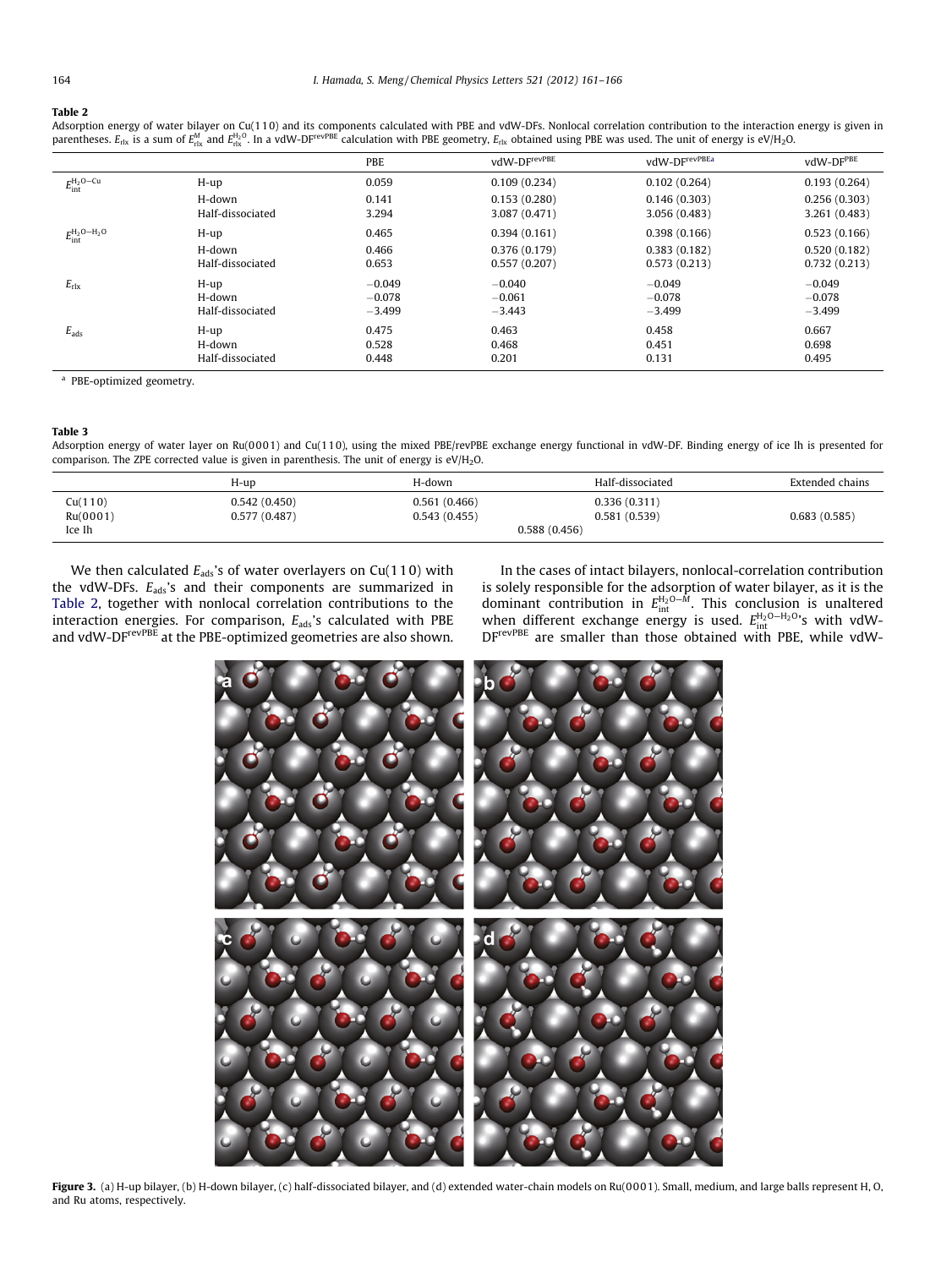$DF^{PBE}$  gives large values (see discussion below).  $E_{rlx}$ 's are small compared with interaction energies, demonstrating the fact that the water adsorption is weak. Resulting  $E_{ads}$ 's with vdW-DF<sup>revPBE</sup> are smaller than the corresponding PBE values, while those with vdW-DFPBE are large, because of dominant contribution of  $E_{\rm int}^{\rm H_2O-H_2O}$  in  $E_{\rm ads}$ . In both vdW-DF $^{\rm revPBE}$  and vdW-DF $^{\rm PBE}$  cases, difference of  $E_{\text{ads}}$ 's for both H-down and H-up bilayers is small and they are quasi-degenerated, similar to the Rh(111) case [\[19\].](#page-5-0) The result is supported by the experimental evidence for the coexistence of H-up and H-down bilayers [\[38\]](#page-5-0).

In the case of the half-dissociated bilayer,  $E_{\rm int}^{\rm H_2O-M}$  is significantly larger than those of intact bilayers, as it contains the interaction of hydroxyl radical and hydrogen atom with the substrate. Nonlocal correlation contribution is slightly larger than the intact ones, because distance between bilayer and substrate is smaller. Large  $E_{\text{int}}^{\text{H}_{2}\text{O}-\text{M}}$  is compensated for by larger  $E_{\text{rlx}}$ , which includes energy necessary to dissociate water molecule into hydroxyl and hydrogen species, resulting in  $E_{\text{ads}}$  comparable to those of intact bilayers.

It is found that similar to the PBE case, intact water bilayer is more stable than the half-dissociated one within vdW-DF, and the latter becomes less stable with vdW-DF regardless of the exchange energy used. Neither vdW-DF<sup>revPBE</sup> nor vdW-DF<sup>PBE</sup> predict larger adsorption energies than the ice binding energy [\[35\]](#page-5-0)  $(0.588 \text{ eV/H}_2\text{O}$  with vdW-DF<sup>revPBE</sup> and  $0.773 \text{ eV/H}_2\text{O}$  with vdW- $DF^{PBE}$ ), meaning that water wetting of the Cu(110) surface is as obtained thermodynamically unstable in contrast to experiment.

Recently, it was shown [\[35\]](#page-5-0) that although vdW-DF<sup>revPBE</sup> underestimates the binding energy of water dimer, the calculated binding energy of crystalline ice Ih with vdW-DFrevPBE is more accurate than that obtained using PBE, whereas vdW-DF<sup>PBE</sup> severely overestimates it. This result implies that vdW-DFrevPBE is superior in describing condensed phase of water ice, and hence the interaction energy within a water bilayer may be described more accurately than using PBE. In contrast, from the monomer results ([Figure 2\)](#page-2-0), vdW-DF<sup>revPBE</sup> is insufficient to describe both energy and geometry of water on the substrate accurately, and vdW-D $F$ <sup>PBE</sup> is more appropriate for water–substrate interactions.

Based on the above consideration and the decomposition of adsorption energy (Eq. [\(3\)](#page-1-0)), we propose to use different exchange functionals for different interaction energies, i.e., the PBE exchange for water–substrate interactions and revPBE one for water–water interactions. In other word, a mixed exchange energy in vdW-DF is used for an improved description of water bilayer on metal surfaces. In practice, the structure of water bilayer is optimized using PBE. Then water–substrate interactions  $(E_{int}^{H_2O-M})$  are calculated with vdW-DF<sup>PBE</sup> and water–water interactions ( $E_{int}^{H_2O-H_2O}$ ) are obtained with vdW-DFrevPBE. Relaxation energies for both water and

substrate ( $E_{\text{rlx}}^{\text{H}_2\text{O}}$  and  $E_{\text{rlx}}^M$ , respectively) are calculated using PBE, and added to the interaction energies, to obtain the 'total' adsorption energy (Eq. [\(3\)\)](#page-1-0). Calculated adsorption energies are compared with the ice binding energy calculated with vdW-DF<sup>revPBE</sup>, and are used to discuss the wetting of the metal surface.

Adsorption energies thus obtained are shown in [Table 3](#page-3-0), with significant improvements over the 'pure' vdW-DFs. They are now comparable to the ice binding energy from vdW-DF<sup>revPBE</sup>. By including the zero-point energy (ZPE) correction, adsorption energy of H-down bilayer (0.466 eV) is larger than the ice binding energy with ZPE correction (0.456 eV), i.e., water wetting is more stable than three-dimensional ice growth. Furthermore, the wetting water bilayer may become more stable, when we use a larger supercell with (7  $\times$  8) periodicity as observed in low energy electron diffraction (LEED) experiments [\[38\].](#page-5-0) Therefore we conclude that intact water layer is thermodynamically stable on Cu(11 0) and that our mixed vdW-DF approach is able to describe water wetting of Cu(110) surfaces at low temperatures.

To further verify the validity of such a mixed vdW-DF approach, we performed calculations for water overlayers on Ru(0001) [\(Fig](#page-3-0)[ure 3\)](#page-3-0). The results are summarized in [Tables 3](#page-3-0) and 4. Within 'pure' vdW-DF, we obtain contradictory results: vdW-DF<sup>revPBE</sup> predicts stable intact water bilayer, whereas vdW-DF<sup>PBE</sup> predicts that the half-dissociated bilayer is the most stable. Neither approach predicts wetting of water overlayers on Ru(000 1), while in experiment both partially-dissociated [\[39–41\]](#page-5-0) and intact [\[39,40\]](#page-5-0) water layers were observed to wet the surface in large areas [\[10\]](#page-5-0). Temperature programmed desorption (TPD) experiments also indicate that the partially-dissociated layer binds stronger to the substrate than the intact ones [\[10\]](#page-5-0). Accordingly we test our modified vdW-DF approach to resolve this discrepancy. By using the mixed PBE/ revPBE exchange, we obtain stable half-dissociated water bilayer ([Table 3\)](#page-3-0). Moreover, the obtained energies for intact and dissociated water overlayers are all comparable to the ice binding energy. In the present water/Ru(0001) case, if we include ZPE correction into the energies obtained from the modified vdW-DF treatment, we obtain a very appealing result that is consistent with experimental observations: both the half-dissociated (0.539 eV) and intact H-down layers (0.455 eV) would wet the Ru(0001) surface, and the half-dissociated layers are the most stable. This point is reached by comparison to ice binding energy of 0.456 eV after ZPE correction. Finally, we adopted the energetically more stable extended water-chain model [\(Figure 3d](#page-3-0)) [\[10\].](#page-5-0) Adsorption energies for the water-chain model without ZPE correction are calculated to be 0.636 and 0.557 eV/H<sub>2</sub>O with PBE and vdW-DF<sup>revPBE</sup>, respectively, which are smaller than the ice binding energies calculated with the same functionals. vdW-DFPBE gives the adsorption energy

Table 4

Adsorption energy of water bilayer on Ru(0001)  $(\sqrt{3} \times \sqrt{3})$  calculated using PBE and vdW-DFs. Nonlocal correlation contribution to the interaction energy is given in parentheses.  $E_{\rm rlx}$  is a sum of  $E_{\rm rlx}^{\rm Maq}$  and  $E_{\rm rlx}^{\rm H_2O}$ . In a vdW-DF<sup>revPBE</sup> calculation with PBE geometry,  $E_{\rm rlx}$  obtained using PBE was used. The unit of energy is eV/H<sub>2</sub>O.

|                               |                  | PBE      | vdW-DF <sup>revPBE</sup> | vdW-DF <sup>revPBEa</sup> | vdW-DFPBE     |  |
|-------------------------------|------------------|----------|--------------------------|---------------------------|---------------|--|
| $E_{\rm int}^{\rm H_2O-Ru}$   | H-up             | 0.066    | 0.124(0.321)             | 0.109(0.348)              | 0.219(0.348)  |  |
|                               | H-down           | 0.161    | 0.160(0.320)             | 0.177(0.371)              | 0.299(0.371)  |  |
|                               | Half-dissociated | 3.333    | 3.235 (0.569)            | 3.224 (0.583)             | 3.402 (0.583) |  |
| $E^{\rm H_2O-H_2O}_{\rm int}$ | H-up             | 0.474    | 0.394(0.150)             | 0.406(0.159)              | 0.529(0.159)  |  |
|                               | H-down           | 0.408    | 0.340(0.172)             | 0.326(0.173)              | 0.459(0.173)  |  |
|                               | Half-dissociated | 0.914    | 0.754(0.233)             | 0.753(0.237)              | 0.952(0.237)  |  |
| $E_{\text{rlx}}$              | H-up             | $-0.049$ | $-0.035$                 | $-0.049$                  | $-0.049$      |  |
|                               | H-down           | $-0.082$ | $-0.053$                 | $-0.082$                  | $-0.082$      |  |
|                               | Half-dissociated | $-3.574$ | $-3.536$                 | $-3.574$                  | $-3.574$      |  |
| $E_{\rm ads}$                 | H-up             | 0.491    | 0.483                    | 0.466                     | 0.699         |  |
|                               | H-down           | 0.487    | 0.446                    | 0.421                     | 0.676         |  |
|                               | Half-dissociated | 0.673    | 0.453                    | 0.403                     | 0.779         |  |

<sup>a</sup> PBE-optimized geometry.